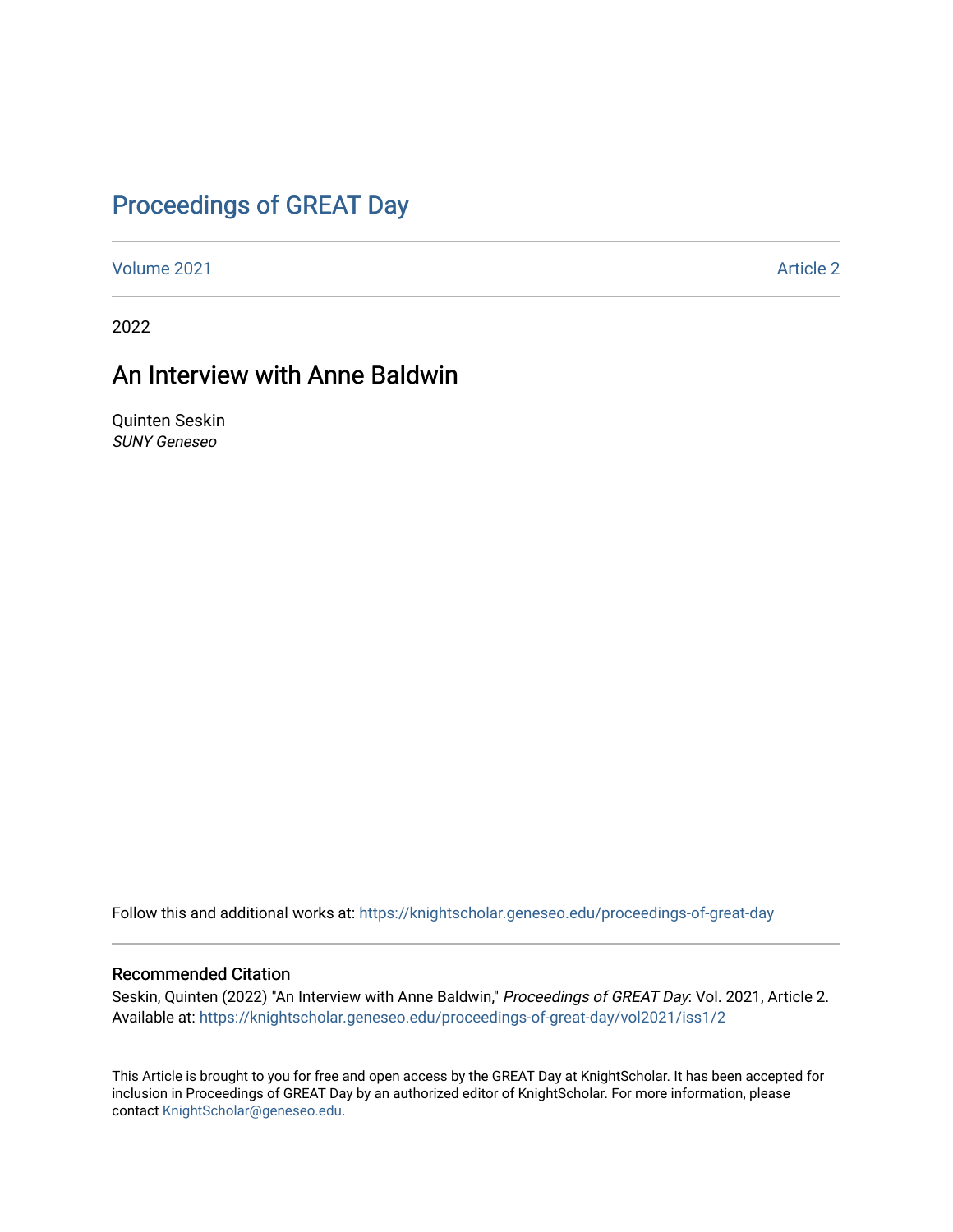# An Interview with Anne Baldwin

## Quinten Seskin

Anne Baldwin, PhD, is the current Director of Sponsored Research here at SUNY Geneseo

### **How would you describe the importance of undergraduate research? Do you have any comments about the opportunities available to current students?**

I think that undergraduate research is tremendously important. I benefited from it when I was an undergraduate student, and countless people do as well. Research, or involvement in scholarly activities, comes with the typical benefits like learning skills but it does more intangible things for students—it can build self-confidence, it can build a sense of community, a sense of self-worth, and it can help clarify career goals. In fact, I did not originally intend to go to graduate school, however, doing research put me in touch with numerous people who became my closest friends. That experience clarified for me the career path that I wanted to take, and influenced me to apply to graduate school. It takes a while to get to that point, but I truly believe that involvement in undergraduate research is very important.

### **What grants does SUNY Geneseo provide to students for conducting research in their respective fields?**

SUNY Geneseo started funding undergraduate research and travel grants, which are now known as track grants, in 1988—back then it was just a few awards for a total of \$3,000, but over the years that has grown tremendously. These last few years have been a-typical because we can't travel, but in a typical year the research council awards more than 200 track grants. For instance, in 1920 we awarded 244 track grants for a total of \$121,946. The research council is the body that reviews and votes on all of the internal research funding programs at the college for students and faculty. Thus, the track grants are reviewed by the student grants sub-committee of the research council; and that has faculty members and students on it. And the track grants are funded by the student association and the Geneseo foundation—which comes from donations to the college from alumni and other donors, so the students see the value in it as does the college. It's our largest program, we have other programs for students, and we have many programs for our faculty too, but it is our largest in a normal year. This year, in 2021, we only voted 109 compared to the 244, and the dollar amount was only \$31,925 because we couldn't travel.